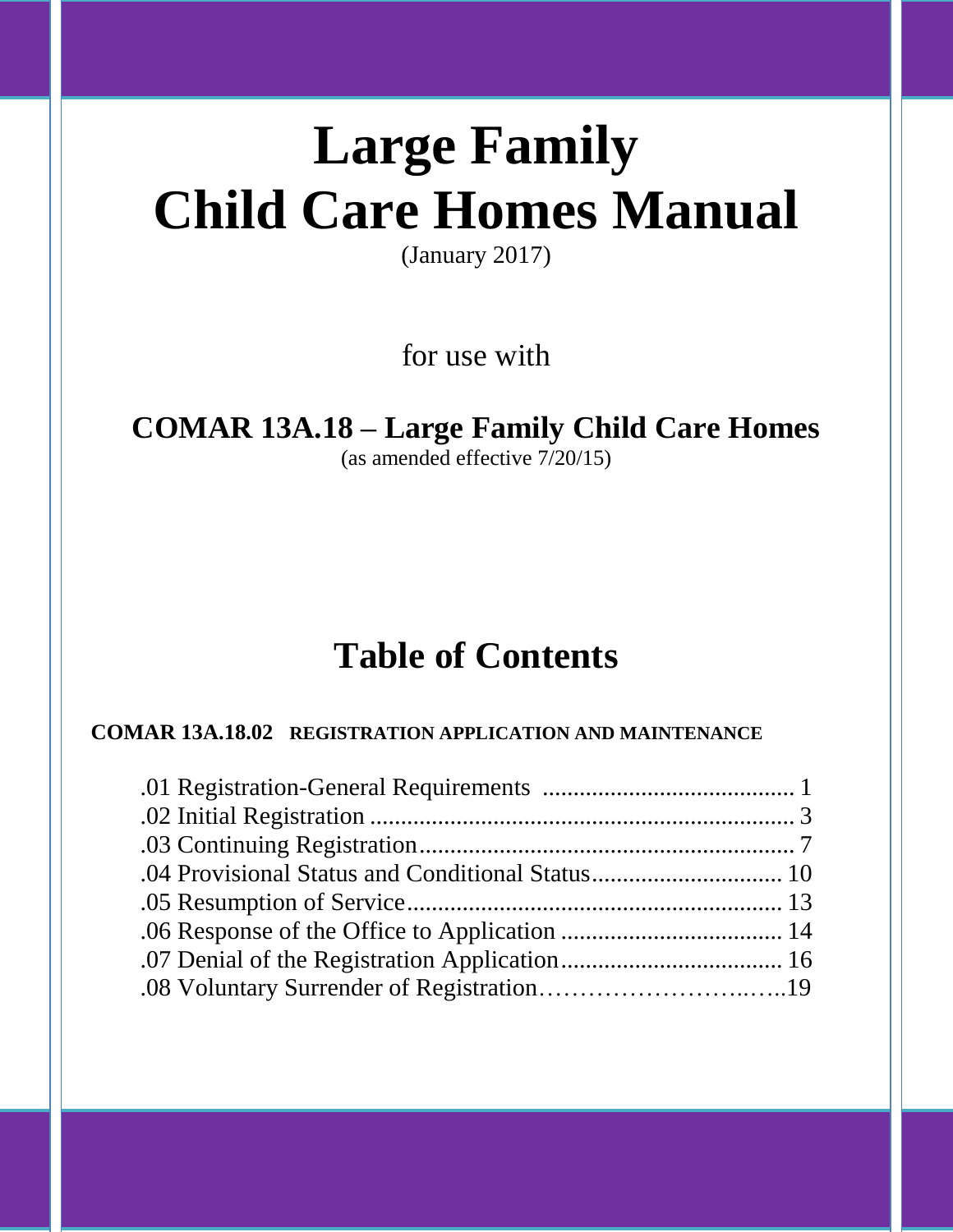#### **.01 Registration — General Requirements.**

- A. **Requirement to Be Registered.**
	- (1) **An individual may not operate a large family child care home unless:**
		- (a) **Both the individual and the home meet the requirements for registration set forth in this subtitle; and**
		- (b) **The individual possesses a valid certificate of registration.**

*INTENT: Maryland law requires large family child care programs to be registered. Registration is a type of licensure, and it indicates that a program has met minimum child health and safety standards. The regulations contained in COMAR 13A.18.02.01 specify in detail what the registration requirements are. Unless exempt from these requirements, a large family day care provider must be registered before she or he may provide child care.*

*Note: Operating a large family child care home without a valid registration is a violation of Maryland law and may result in criminal prosecution.*

- (2) **Conversion from a Small Center.**
	- (a) **An individual currently licensed to operate a small center may apply to the office to convert the small center license to a certificate of registration to operate a large family child care home.**
	- (b) **Application for conversion from a small center license shall be made as directed by the office.**

*INTENT: On January 1, 2012, the licensing category "Small Center" was abolished by Statute and replaced with the registration category "Large Family Child Care Homes". Providers who did not want to convert their Small Center licensing status to a Large Family Child Care Home registration status were allowed to remain as Small Centers.*

- (c) **A large family child care home that is converted from a small center shall continue to operate with or under the same:**
	- **(i) Licensing status;**
	- **(ii) Approved child care capacity;**
	- **(iii) Approved months, days, and hours of operation;**
	- **(iv) Approved age ranges of children to be served;**
	- **(v) Approved child care areas;**
	- **(vi) Variances, if any;**
	- **(vii) Special conditions or restrictions, if any; and**
	- **(viii) Expiration date, if any.**
- B. **Types of Registration. The office may issue:**
	- (1) **An initial registration, which may be issued on a provisional basis pursuant to Regulation .04A of this chapter; or**
	- (2) **A continuing registration, which may be:**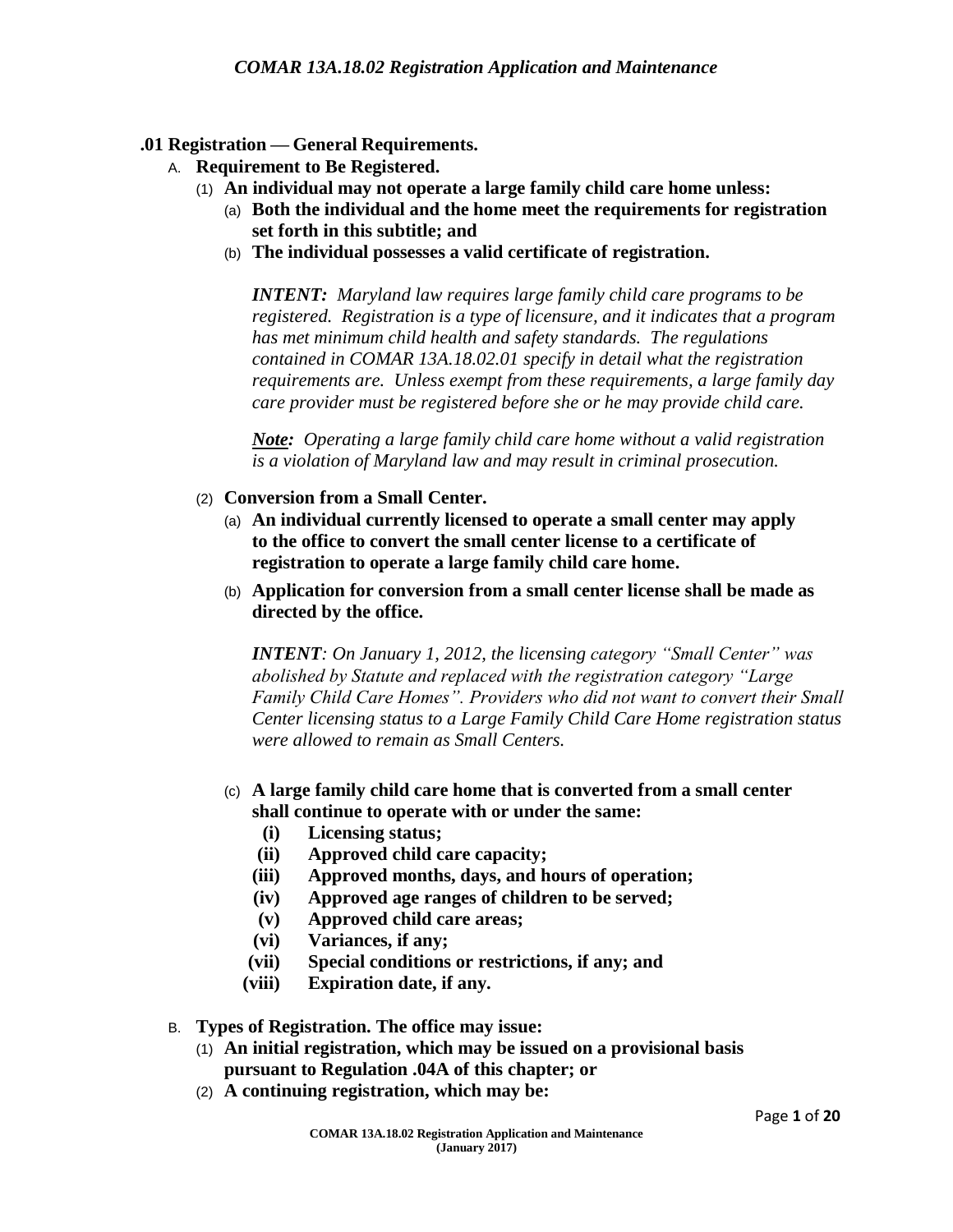- (a) **Issued on a provisional basis pursuant to Regulation .04A of this chapter; or**
- (b) **Replaced by a conditional registration pursuant to Regulation .04B of this chapter.**
- C. **A certificate of registration:**
	- (1) **May not be transferred or applied to another individual, residence, or child care program; and**
	- (2) **Remains the property of the office.**

*INTENT: A certificate of registration may be issued only to a specific applicant for operation at a specific location. Any change in the applicant or the location requires issuance of a new certificate. Similar to a driver's license, a certificate of registration continues to belong to the issuing agency (OCC) even though it is in the physical possession of the provider. The provider owns the right to operate that is conferred by the certificate, but does not own the certificate itself.*

D. **The provider shall display conspicuously the certificate of registration in a location where it can easily be seen and read by parents whose children are in the provider's care or who are considering placing their children in the provider's care.**

*INTENT: The certificate of registration must be plainly displayed so that parents and visitors can easily determine if the provider is authorized to operate a child care program at the home and, if so, the conditions under which that authorization has been granted (i.e., days and hours of operation, maximum capacity, etc.).*

*INSPECTION REPORT ITEM: "Registration Conspicuously Displayed"* 

*COMPLIANCE CRITERIA: The registration is placed or posted where parents and other visitors to the home can readily notice, see, and read it.* 

*ASSESSMENT METHOD: Observe the location and visibility of the certificate.*

- E. **The provider shall surrender the certificate of registration to the office immediately when any of the following occurs or becomes effective:**
	- (1) **The provider closes the child care home permanently;**
	- (2) **The registration is revoked;**
	- (3) **The registration is suspended; or**
	- (4) **The initial registration expires, and:**
		- (a) **The application for an initial or a continuing registration is denied; or**
		- (b) **The provider has not applied for a continuing registration.**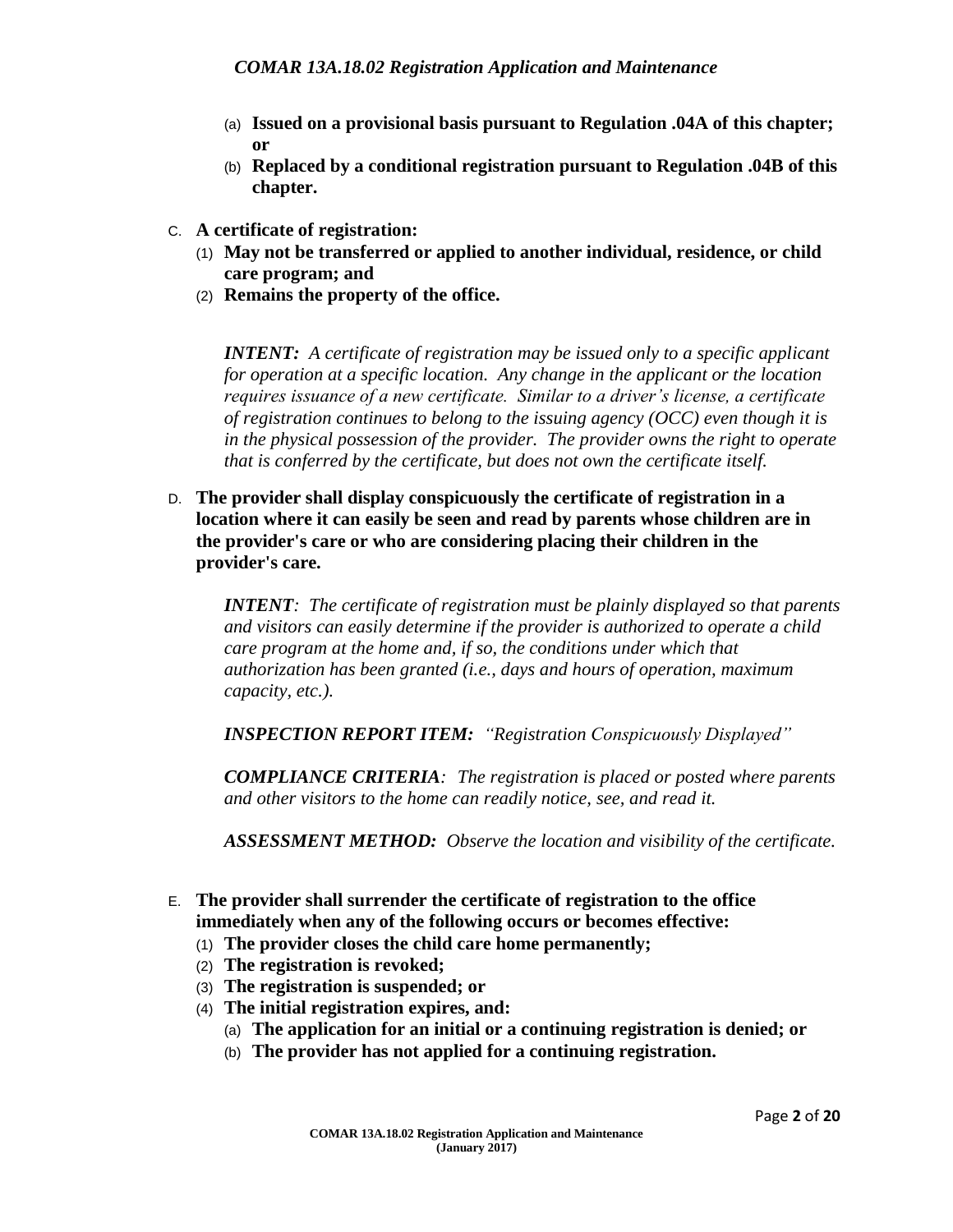*INTENT: Once a certificate of registration is issued, it confers a certain property right that cannot be taken away by the State without due process of law. However, the certificate document itself is State property and must be returned to the State if the provider's registration is suspended or revoked, or if the provider decides to close the home and quit doing child care.*

- F. **Except as provided under §G of this regulation, a residence approved for use as a child care home may not also be used to operate a:**
	- (1) **Child care home under a different registration; or**
	- (2) **Child care program that is subject to the requirements of COMAR 13A.16 or COMAR 13A.17.**
- G. **A residence approved by the office before July 1, 2008, for the concurrent operation of more than one child care home or more than one type of child care program may continue to be used to operate those programs, except that, while concurrent approvals are in effect, the office may not approve a request by the provider for:**
	- (1) **An increase in child capacity;**
	- (2) **A change in the hours of operation;**
	- (3) **A change in the ages of children served;**
	- (4) **A change in the approved child care area; or**
	- (5) **A variance to a regulation under this subtitle.**

*INTENT: To "grandfather" residences with the concurrent operation of several programs which were in existence prior to 7/1/08, and to restrict certain modifications to those programs.*

- H. **Residence of Applicant or Provider.**
	- (1) **Unless currently approved for the purpose, the office may not approve a residence for use as a child care home that is not the primary residence of the family child care registration applicant.**
	- (2) **A child care home registration becomes invalid if the home is no longer the primary residence of the provider.**
- **.02 Initial Registration.**
	- A. **An application for initial registration shall be filed with the office by an individual who wishes to operate a registered large family child care home and who:**
		- (1) **Is not currently a registered large family child care home provider; and**
		- (2) **Has not been registered as a large family child care home provider for at least 6 months before the date of application.**
	- B. **Unless converting an existing small center to a large family child care home pursuant to Regulation .01A(2) of this chapter, an applicant for an initial registration shall complete an orientation to large family child care home regulations that is offered or approved by the office.**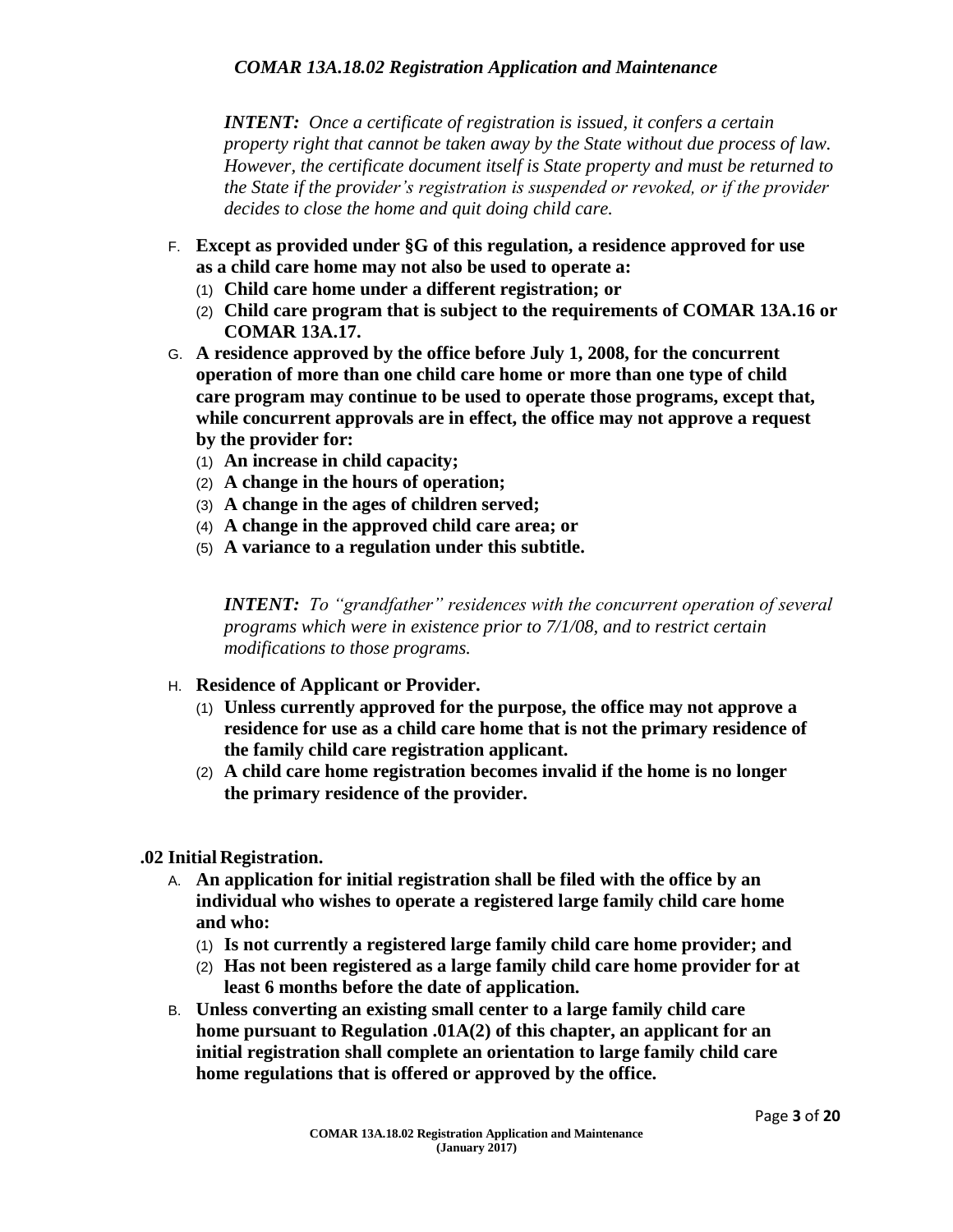#### *COMAR 13A.18.02 Registration Application and Maintenance*

*INTENT: The orientation process provides information about large family day care registration requirements and the registration application process. The orientation is offered on-line at [http://earlychildhhod.marylandpublicschools.org/child-care](http://earlychildhhod.marylandpublicschools.org/child-care-providers/licenisng/orientations)[providers/licenisng/orientations](http://earlychildhhod.marylandpublicschools.org/child-care-providers/licenisng/orientations)*

- C. **Before the proposed opening date of the child care home, an applicant for initial registration shall:**
	- (1) **Ensure that an application for a federal and State criminal background check is submitted for:**
		- (a) **The applicant;**
		- (b) **Each employee, including paid substitutes; and**
		- (c) **Each resident in the home who is 18 years old or older;**

*INTENT: To ensure that OCC is aware of the criminal histories of the applicant, individuals living in the home, employees, and others who will have frequent contact with children in care.* 

#### *Notes:*

 *Whenever submitting a criminal background check (CBC) request, the Provider must include the appropriate OCC Regional Office authorization number on the CBC request form. Following is a list of the Regional Office authorization numbers:*

| <b>Authorization Number</b> | <b>OCC</b> Regional Office                   |
|-----------------------------|----------------------------------------------|
| 1100000016                  | Region 1 (Anne Arundel Co.)                  |
| 1100000020                  | Region 2 (Baltimore City)                    |
| 1100000031                  | Region 3 (Baltimore Co.)                     |
| 1100000042                  | Region 4 (Prince George's Co.                |
| 1100000053                  | Region 5 (Montgomery Co.                     |
| 1100000064                  | Region 6 (Howard Co.)                        |
| 1100000075                  | Region 7 (Allegany, Garrett, Washington Co.) |
| 1100000086                  | Region 8 (Caroline, Dorchester, Kent, Queen  |
|                             | Anne's, Talbot Co.)                          |
| 1100000090                  | Region 9 (Somerset, Wicomico, Worcester Co.) |
| 1100000101                  | Region 10 (Calvert, Charles, St. Mary's Co.) |
| 1100000112                  | Region 11 (Cecil, Harford Co.)               |
| 1100000123                  | Region 12 (Frederick Co.)                    |
| 1100000182                  | Region 13 (Carroll Co.)                      |
|                             |                                              |

 *This process allows CBC results and subsequent "Alerts" to be sent to the child care provider and OCC.*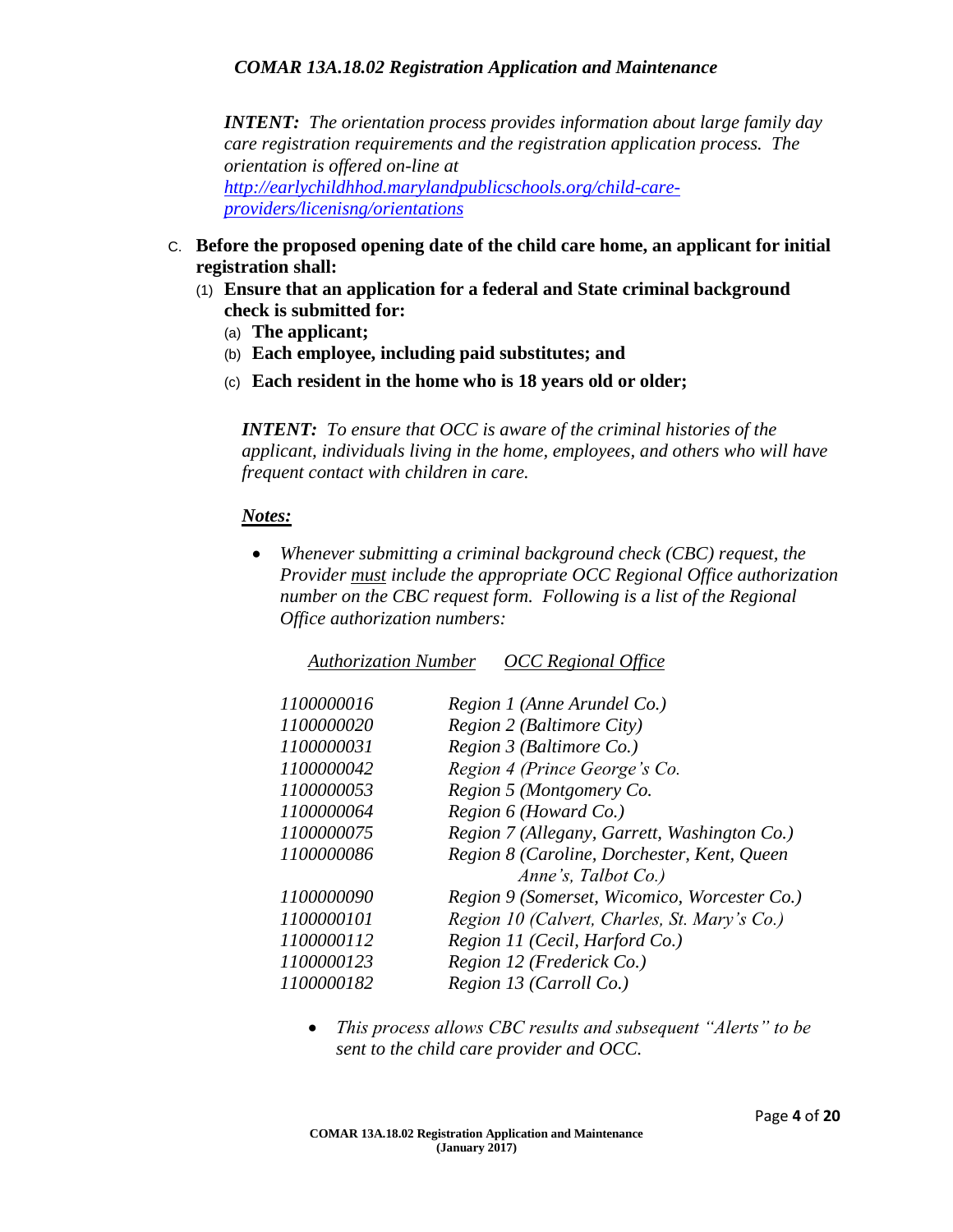- (2) **Submit the following items to the office, if not submitted at the time the written application form was submitted:**
	- (a) **Signed and notarized permission to examine records of abuse and neglect of children and adults for information about:**
		- **(i) The applicant;**
		- **(ii) Each employee;**
		- **(iii) Each substitute, whether paid or unpaid;**
		- **(iv) Each resident in the home who is 18 years old or older; and**
		- **(v) If required by the office, any other individual with regular access to the child care area during the approved hours of operation;**

*See "Release of Information" OCC 1260"*

- (b) **A medical evaluation for the applicant and each resident in the home that:**
	- **(i) Was completed within 12 months before the date of application for registration;**
	- **(ii) Was conducted by a practicing physician, certified nurse practitioner, or registered physician's assistant; and**
	- **(iii) Is signed or verified by the individual who conducted the evaluation;**

*INTENT: A large family child care provider and residents of the home must be free of any communicable disease that would prohibit the person from working with or being around children. The provider must be able to participate fully in a program for active youngsters. This might include lifting infants and young children, getting up and down from the floor, lively outdoor activities, and moving furniture. It may also include transporting children in a motor vehicle. Therefore, the person must be evaluated for any physical condition that might adversely affect his or her performance. See "Medical Report for Child Care" OCC 1204 form.*

- (c) **Evidence of compliance with all applicable zoning and building codes;**
- (d) **A written plan of operation;**
- (e) **An emergency and disaster plan that meets the requirements of COMAR 13A.18.10.01A(3)(a) and (b);**
- (f) **Workers' Compensation insurance information;**

*Note: See "Worker's Compensation Insurance Information Form"- OCC 1201.*

(g) **A complete personnel list, on a form supplied or approved by the office, and all related supporting documentation required by the**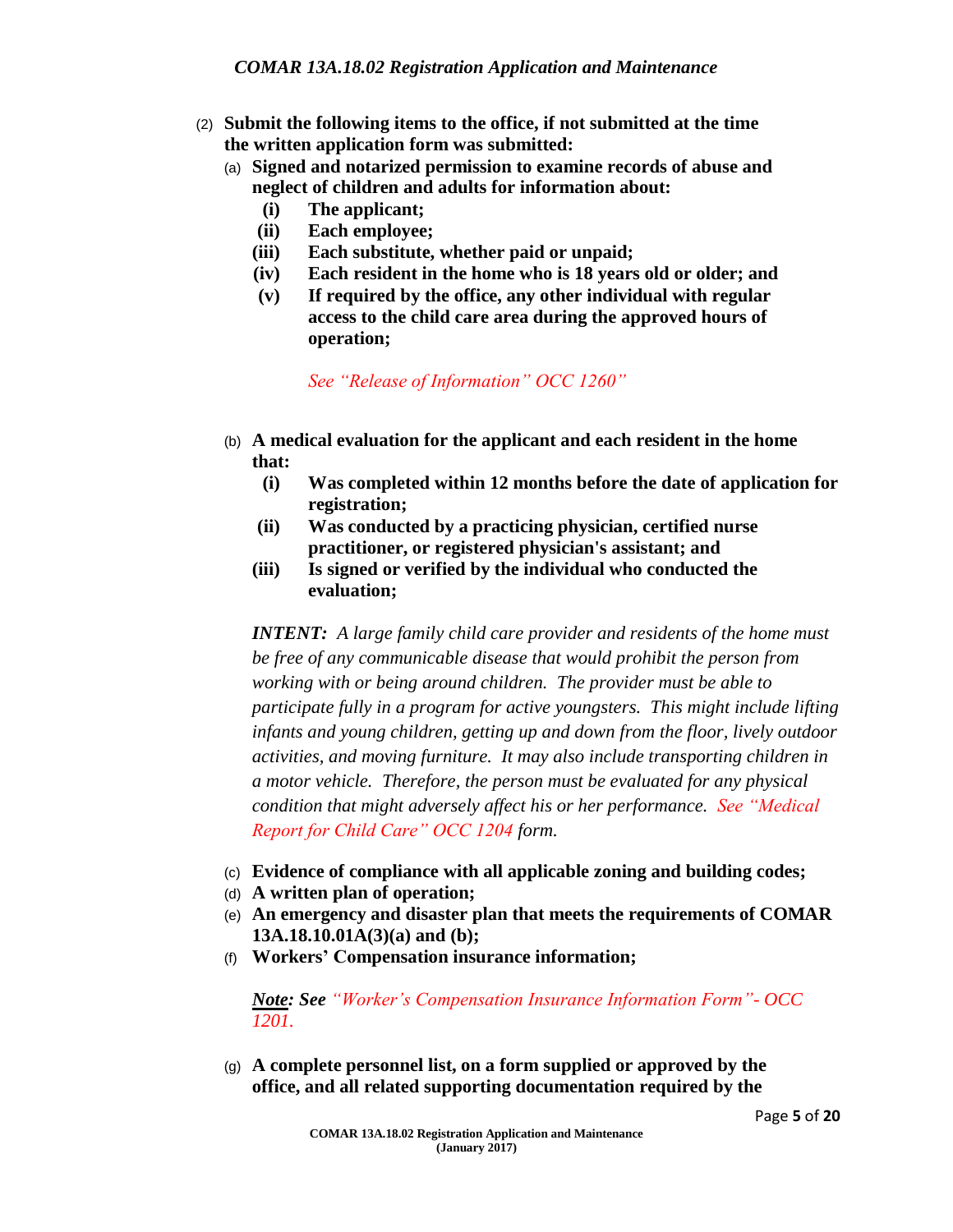**office;**

**Note: See** *"OCC 1203 Child Care Facility Personnel List/Staff Change Form"*

(h) **A complete staffing pattern, on a form supplied or approved by the office, which specifies by staff name all child care assignments;**

**Note:** *See OCC 1206 Staffing Pattern for Child Care Facilities"*

- (i) **Documentation that all applicable training requirements set forth at COMAR 13A.18.06.05—.06 have been met by the applicant and each staff member;**
- (j) **A 4-week menu of food to be served to children in care at the child care home;**
- (k) **A written child discipline policy;**
- (l) **If the child care home is located in a condominium or residence which requires homeowners' association membership, written proof of homeowner's liability insurance coverage as required by Maryland law; and**
- (m) **Documentation that the home has met all lead safety requirements, as applicable, set forth in COMAR 13A.18.05.05; and**
- (n) **All other documentation required by law or regulation, including but not limited to:**
	- **(i) Proof of an on-site inspection and approval by the local fire authority having jurisdiction;**
	- **(ii) A building use and occupancy permit, if applicable; and**
	- **(iii) Workers' Compensation insurance, if applicable.**
- D. **If, within 6 months after the applicant submits a completed application form, the office has not received documentation that all applicable requirements of §B of this regulation have been met, the office may consider the application void.**

*INTENT: A registration to operate will not be issued until the OCC Regional Office has received and approved all required application-related documentation. If the registered applicant wants the large family child care home to open on a specific date, the applicant must make sure this date is communicated to the Regional Office and that all necessary documentation is submitted by the date determined by the Regional Office.*

*The Regional Office must have certain information in order to determine if the applicant meets licensing requirements.*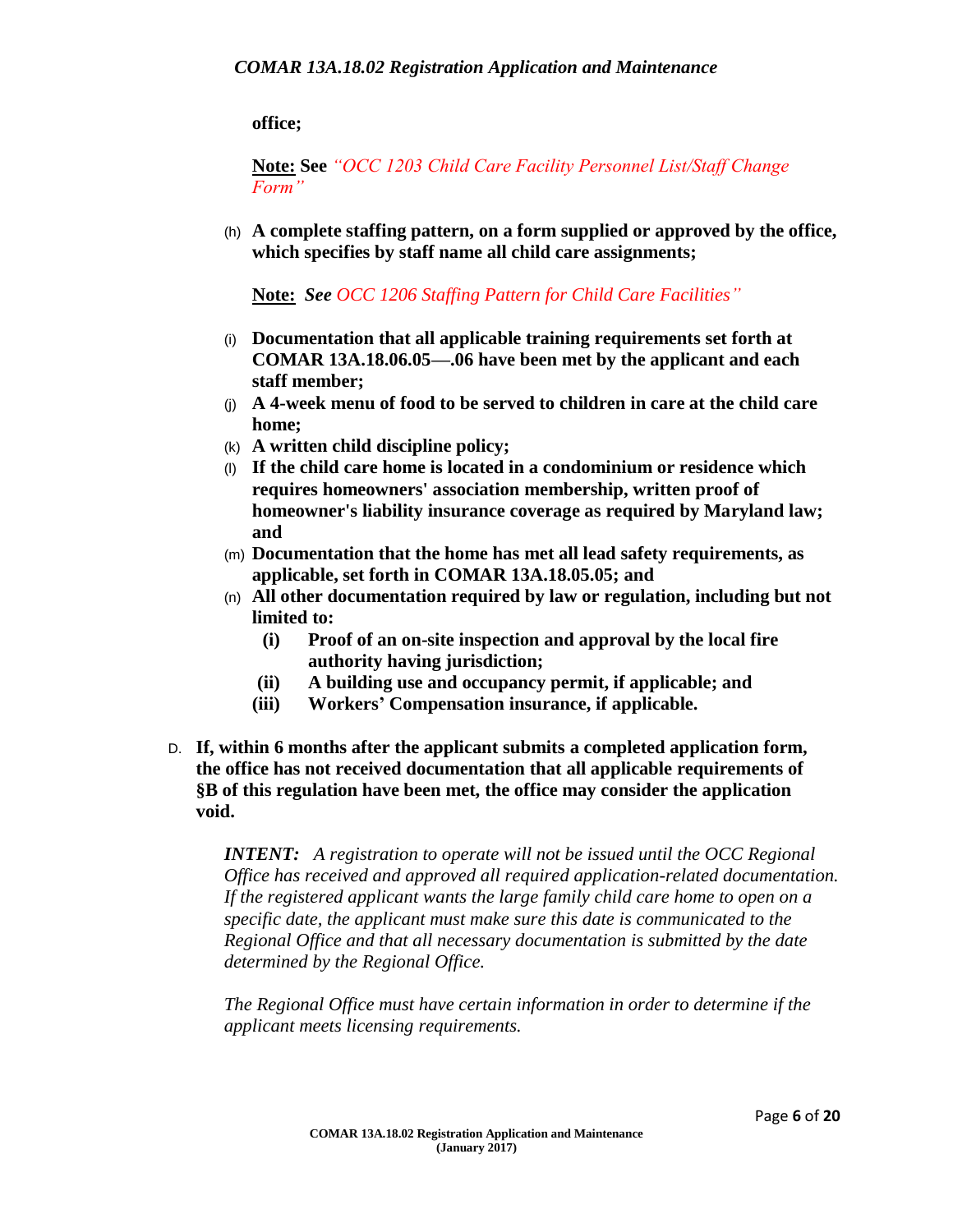# *COMAR 13A.18.02 Registration Application and Maintenance*

- *Criminal background checks and child abuse/neglect checks on anyone who will have access to the children in care are needed to help protect the safety of those children.*
- *Evidence of code compliance is necessary to ensure that the large family child care home is safe for use and there is sufficient, appropriate space to accommodate the proposed child capacity.*
- *Staffing patterns are necessary to ensure that children will have sufficient, appropriate adult supervision at all times.*
- *Menu plans are needed to ensure that the children's nutritional needs will be consistently met through an appropriate food variety.*
- *Written child discipline procedures are needed to ensure that all staff and parents of children in care are aware of the circumstances under which discipline may occur, and the nature of that discipline.*

*Note: If all required documentation is not received by the Regional Office within six (6) months after the proposed opening date, the Office may consider the application void.*

#### **.03 Continuing Registration.**

- A. **Application for Continuing Registration. To obtain a continuing registration, a provider shall submit to the office before expiration of the initial registration:**
	- (1) **A completed request, on a form supplied by the office, for continued registration;**

*INTENT: Prior to expiration of the initial registration, the provider must apply to convert the certificate of registration to continuing (non-expiring) status. To provide sufficient time for application to be made, OCC shall furnish the provider with an application packet at least 120 days before expiration of the initial registration.*

*Note: At least 120 days before current registration expiration, the Regional Office will transmit to the provider a "Request for Continuing Status" application packet. This packet serves as the 120-day notice of initial registration expiration. Additional notification will occur at least 60 days before registration expiration when the Regional Office Licensing Specialist contacts the provider to schedule the announced "registration conversion" inspection that must be conducted as part of the continuing registration application process. Use "Universal Conversion from Initial to Continuing Cover Letter" to transmit the application packet.*

(2) **Documentation that the continued training requirements and the**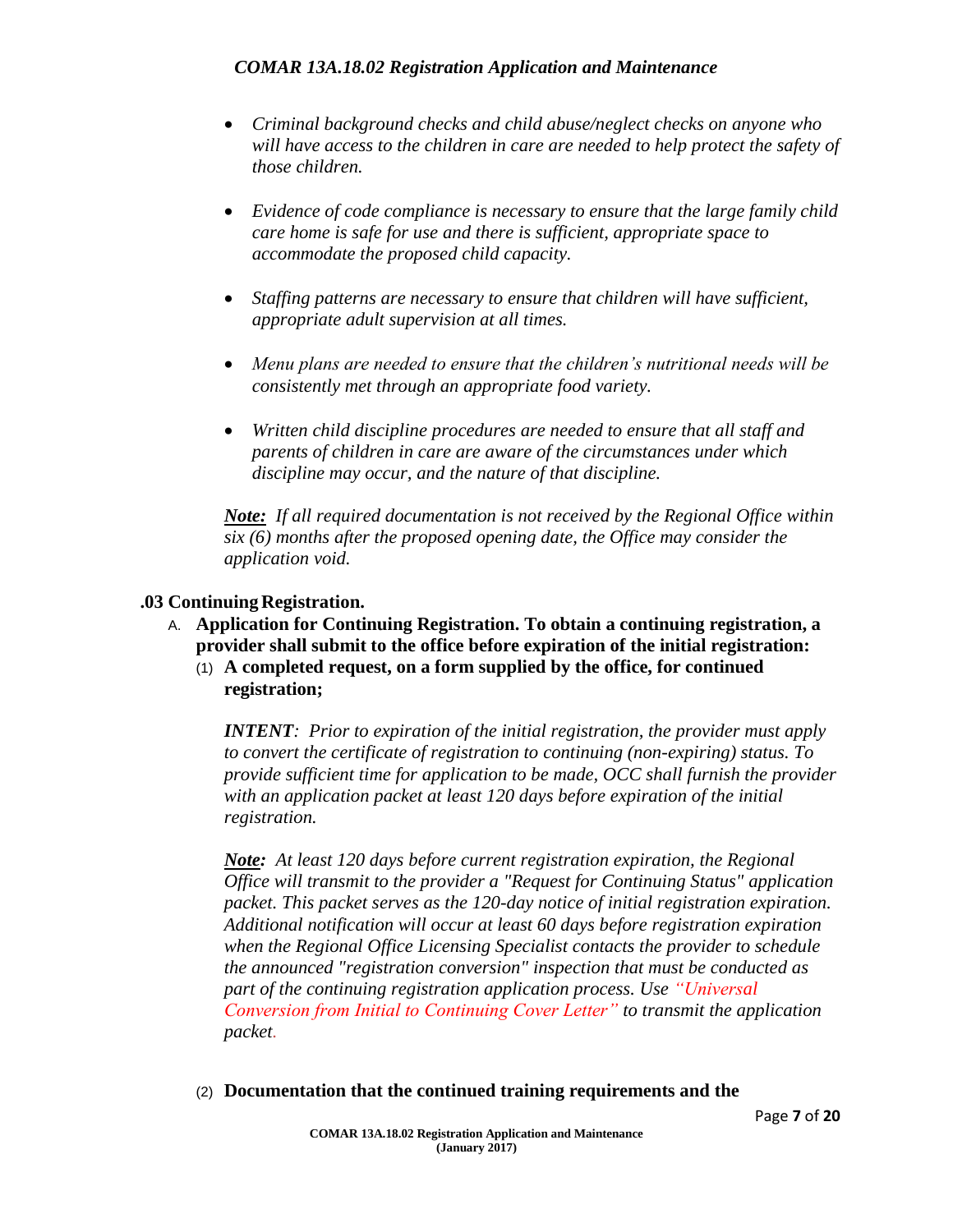**first aid and CPR certification requirements set forth in COMAR 13A.18.06.05—.07 have been met;**

- (3) **A medical evaluation that meets the requirements of Regulation .02C(2)(b) of this chapter for:**
	- (a) **The provider;**
	- (b) **Each resident in the home who has child care responsibilities; and**
	- (c) **Each staff member;**
- (4) **A completed and notarized release of information form that permits the office to examine records of abuse and neglect of children and adults for:**
	- (a) **The provider;**
	- (b) **Each provider substitute;**
	- (c) **Each resident in the home who is 18 years old or older;**
	- (d) **Each staff member; and**
	- (e) **If required by the office, any other individual with regular access to the child care area during the approved hours of operation;**
- (5) **Documentation that the child care home has passed the most recent fire inspection required by the local fire authority having jurisdiction; and**
- (6) **Any other documentation required by law or regulation.**

*INTENT: A continuing registration will not be issued until the OCC Regional Office has received and approved all required application-related documentation, including documentation that the home has passed a fire safety inspection by the appropriate fire authority.*

#### *Notes:*

- *The Provider's Initial Registration expires after two years with no provision for renewal; therefore, a Continuing Registration must be issued prior to the expiration date of the Initial Registration. If all items required in §A above are not received prior to the Initial Registration expiration date, a Continuing Registration or Provisional status must be issued.*
- *The registration anniversary month and day must be noted in the remarks section of the registration.*
- *The "Checklist for Continuing Large Family Child Care Home Registration Application" specifies all the forms and other documentation that the provider will need to submit to the Regional Office. The provider can either mail the completed application "Request for Continuing Large Family Child Care Home Registration – OCC 675" and all specified documentation, to the Regional Office, or the completed packet may be given to the Licensing Specialist at the time of the registration conversion inspection.*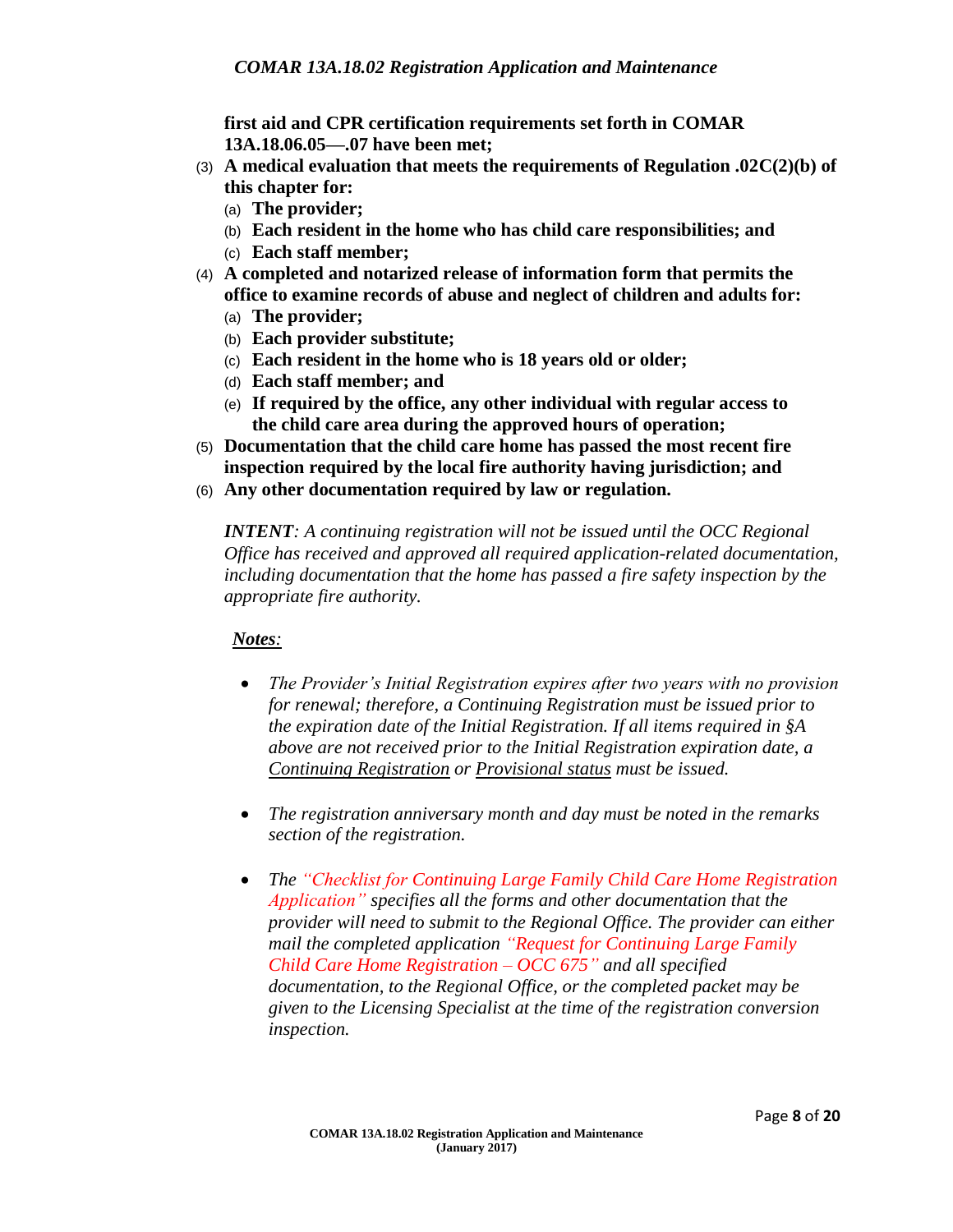- B. **Maintenance of Continuing Registration.**
	- (1) **By the end of each 12-month period after the date of issuance of a continuing registration, the provider shall make available to the office documentation that the continued training requirements set forth in COMAR 13A.18.06.05—.07 have been met.**

*Note: Compliance with this regulation is determined during each annual unannounced inspection. The previous full year, based upon the month and day of registration, is reviewed.*

(2) **By the end of each 24-month period after the date of issuance of a continuing registration, the provider shall make available to the office the items specified in §A(2)—(6) of this regulation**.

*INTENT: While a continuing registration does not expire, the provider must periodically update certain information to avoid an enforcement action which could result in the revocation of the registration.*

*INSPECTION REPORT ITEM: "Continuing Registration"* 

*COMPLIANCE CRITERIA: All documentation required to maintain a continuing registration has been submitted.*

*ASSESSMENT METHOD: Review provider file to determine if all required documentation has been submitted.*

# *Notes:*

- *By the end of each 24-month period following issuance of a continuing registration, the provider must provide the following to the Regional Office:*
	- *Medical evaluations (OCC Form 1204) for the provider, each staff member (if applicable), each resident who has child care responsibilities, and if applicable, the additional adult;*
	- *Notarized release of information forms (OCC Form 1260) that permits the Office to examine child abuse and neglect of children and adults for:*
		- *The Provider*
		- *Each staff member (if applicable)*
		- *Each provider substitute*
		- *Each resident in the home who is 18 years old or older*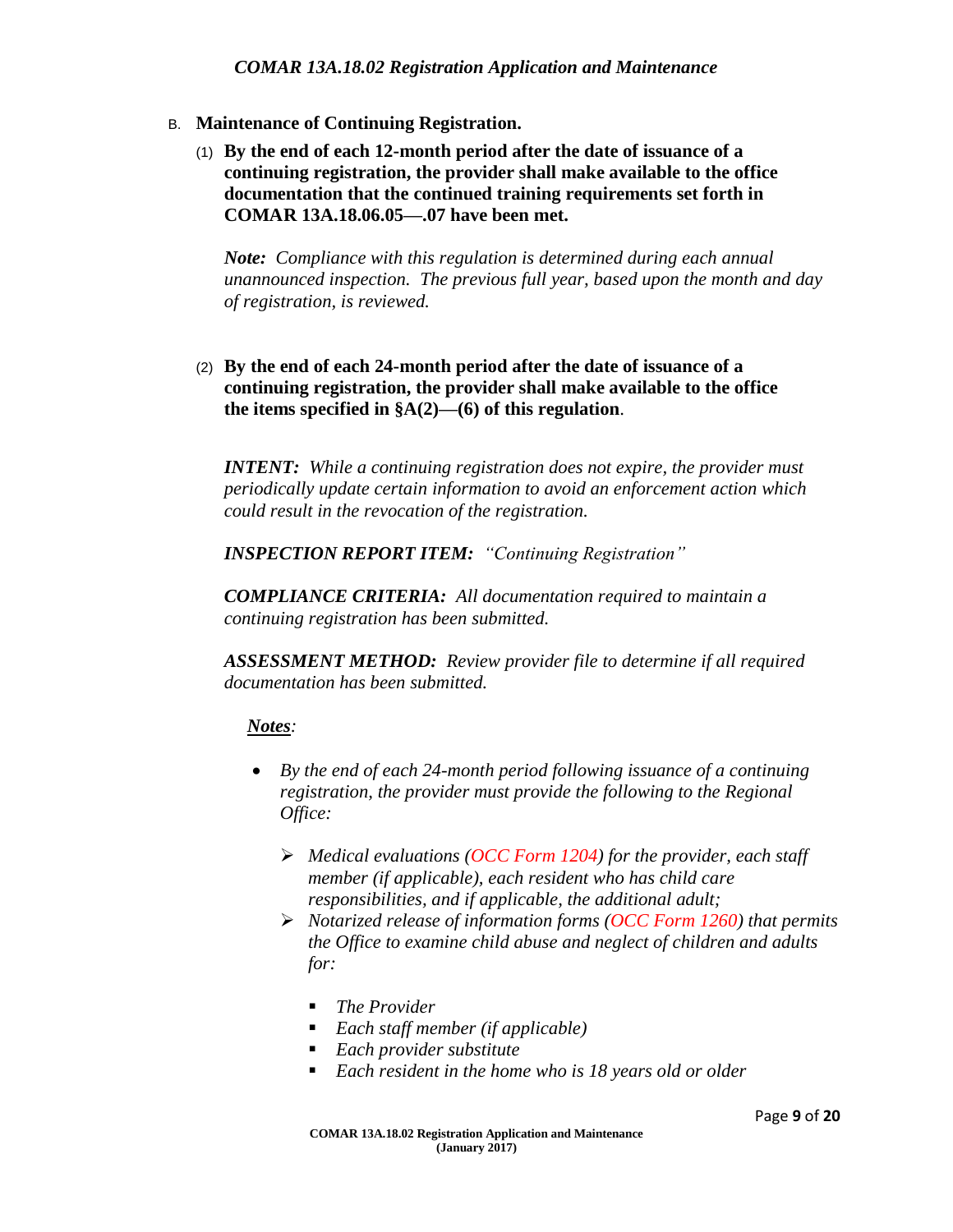- *If applicable, the Additional Adult and Additional Adult's substitute*
- *Any other individual with regular access to children in care during the approved hours of operation*
- *Evidence of current Fire inspection and any other documentation required by law or regulation such as well and septic, if applicable.*
- *The Provider may either mail the items listed above to the Regional Office, or keep them on file at the home for presentation and review by the Licensing Specialist during an unannounced inspection visit.*
- *A criminal background check (CBC) does not need to be updated every 24 months unless the original CBC results were not fingerprintsupported. A person for whom non-fingerprint-supported CBC results have been received will need to submit biennial "name-check only" CBC requests until such time (if ever) that the person's CBC results can be fingerprint-supported.*
- *At least 30 days prior to the registration anniversary date, mail or deliver to the Provider the "Universal 24-Month Maintenance Cover Letter and Checklist" form, OCC 674.*
- *If all required documentation is not received timely, encourage the Provider to comply just as Provider would if it was a noncompliance resulting from an inspection. DO NOT PLACE PROVIDER ON A CONDITIONAL REGISTRATION SIMPLY FOR NON-RECEIPT OF THIS INFORMATION. The Regional Manager will determine action to be taken based upon the length of time the Provider remains noncompliant.*

# **.04 Provisional Status and Conditional Registration.**

- A. **Provisional Status.**
	- (1) **Except as provided in §A(2) of this regulation, to allow an applicant for an initial or a continuing registration additional time to meet all applicable requirements, the office may approve an initial or a continuing registration on a provisional basis for a period of up to 120 days after determining that the health and safety of the children in care are not in imminent danger.**
	- (2) **An initial registration may not be approved if the office has not yet received evidence that the applicant and, as applicable, each individual specified in Regulation .02C(1) and (2)(a) of this chapter has successfully passed a federal and State criminal background check and a review of child and adult abuse and neglect records.**
	- (3) **At the end of the provisional period, if all requirements for the initial or continuing registration are not met due to:**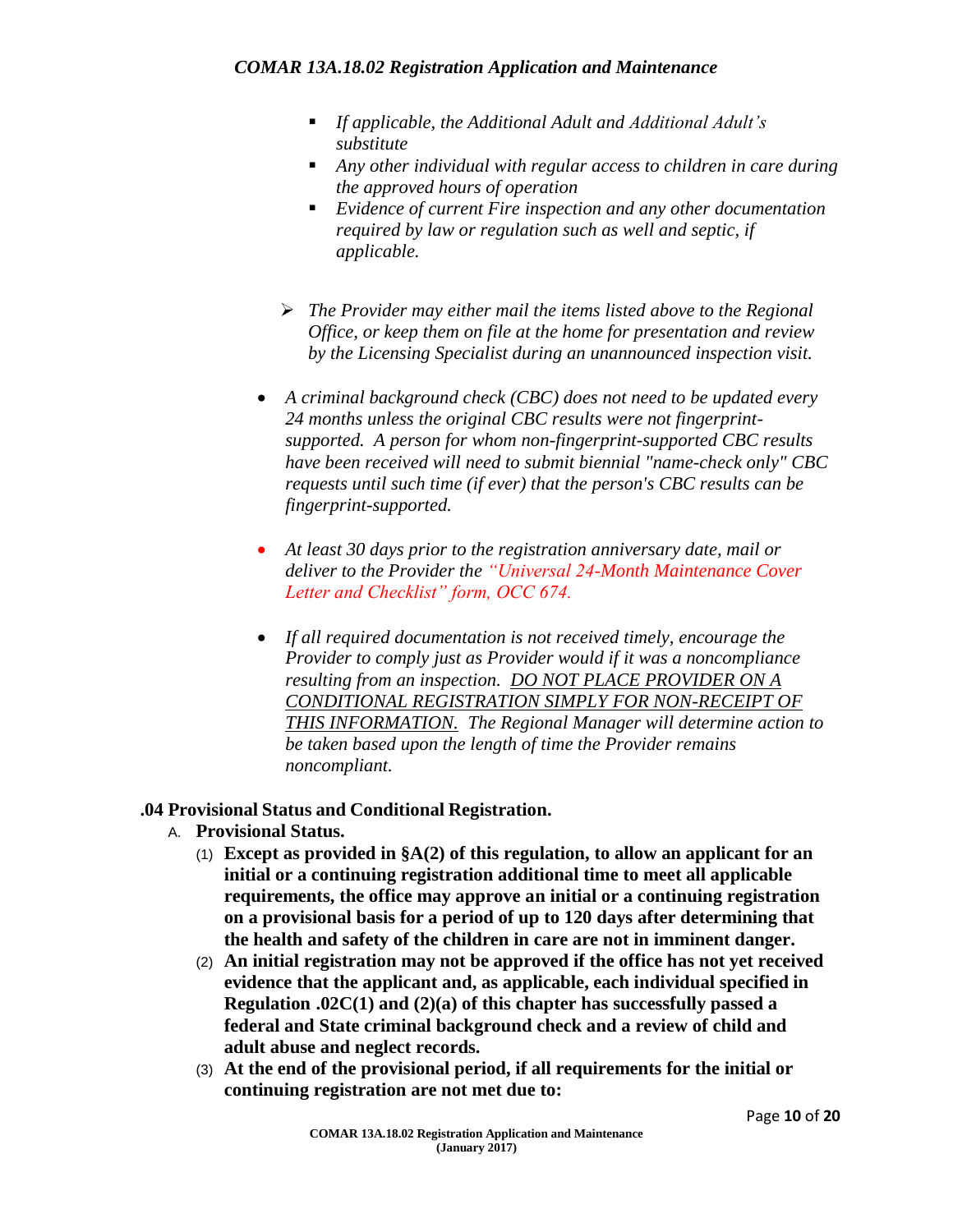- (a) **Failure by the applicant to take action necessary to achieve compliance, the office shall deny the application for registration; or**
- (b) **Circumstances beyond the control of the applicant, the office may reapprove the provisional status of the registration for one or more additional periods of up to 120 days per period, except that provisional registration status may not be continued for more than 24 months after the start of the first provisional period.**
- (4) **If the office denies a certificate of registration at the end of the provisional period, the applicant or provider does not have a valid registration and shall cease operating.**

*INTENT: A registration on "Provisional" status permits the Provider to provide child care on a temporary basis even though certain necessary requirements have not been fully met. It grants a specified amount of time to meet those requirements. A registration may be issued with a provisional status only if the unmet requirements do not represent a threat to the health, safety, or welfare of children in care.* 

# *Notes:*

- *When removing an applicant from provisional status to registration, be sure to include the provisional time period(s) in the two-year expiration/anniversary date. For example:*
	- *The Provisional Registration was issued on February 22, 2016 for 120 days. Another "provisional" was issued on June 22, 2016 for another 60 days ending August 21, 2016. The Provider met all requirements on August 21, 2016. The registration would be issued with the start date of August 22, 2016 and calculate the expiration/anniversary date by using the 1st "provisional" dated February 22, 2016 which would result in an expiration/anniversary date of January 31, 2018.*
- *The Regional Office may conduct unannounced monitoring inspections of the Provider's home during a provisional registration period.*
- B. **Conditional Registration.**
	- (1) **If a provider who holds a continuing registration fails to remedy a violation as required, the office may replace the continuing registration with a conditional registration for:**
		- (a) **A period of up to 120 days; and**
		- (b) **Upon approval by the Agency's central office, an additional period of up to 120 days.**
	- (2) **Upon replacing a continuing registration with a conditional registration, the office shall issue to the provider a revised certificate of registration that states the:**
		- (a) **Date that the continuing registration was replaced by the conditional**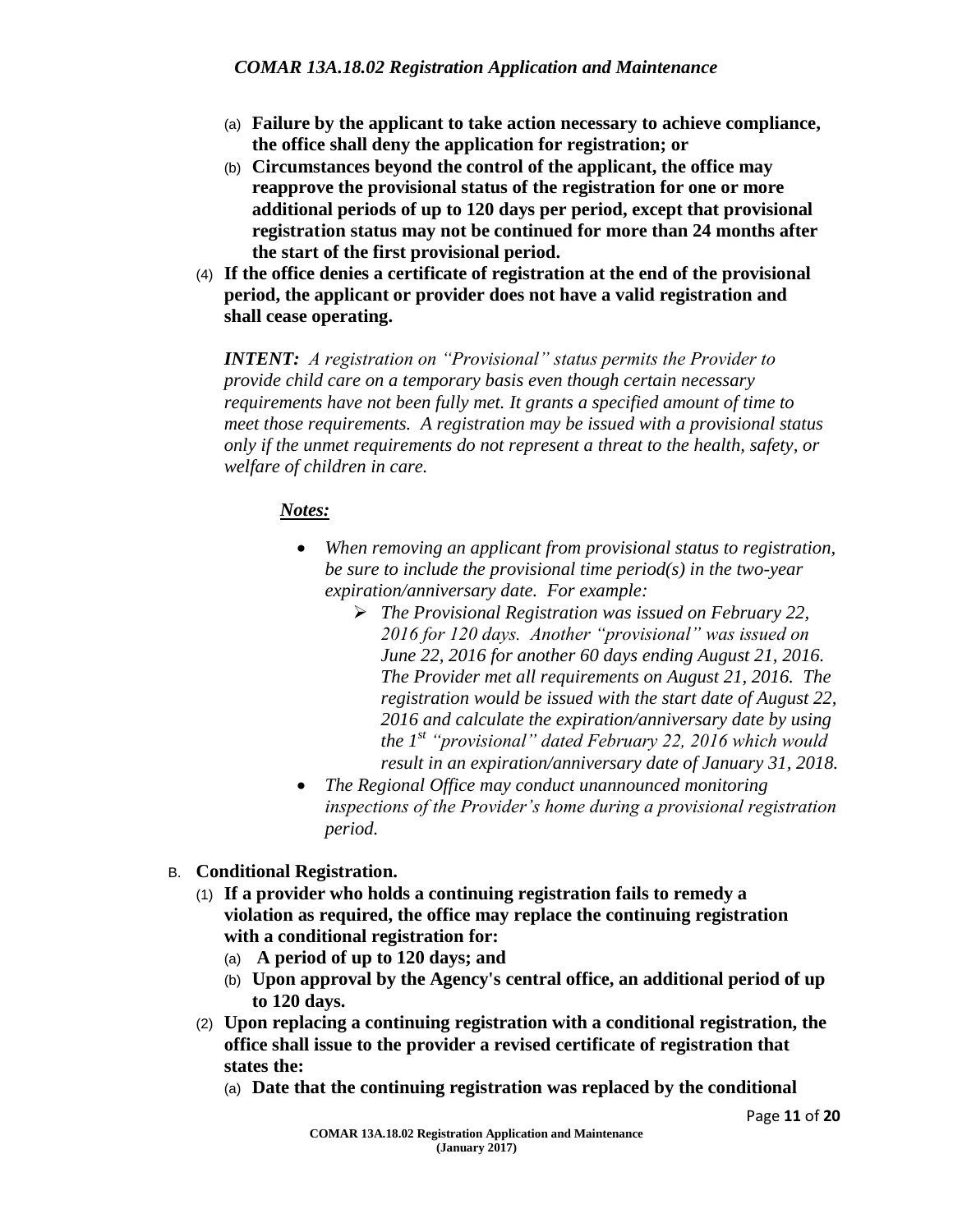**registration;**

- (b) **Period of time of the conditional registration; and**
- (c) **Requirements for reinstating the continuing registration.**
- (3) **Immediately upon receipt of the revised certificate of registration, the provider shall:**
	- (a) **Remove from display in the child care home the certificate of continuing registration that was originally issued; and**
	- (b) **Display the revised certificate as required by Regulation .01D of this chapter.**
- (4) **If the provider satisfies all requirements for reinstatement of the continuing registration, the office shall promptly notify the provider about the reinstatement of the continuing registration.**
- (5) **If the provider fails to satisfy all requirements for reinstatement of the continuing registration within the specified period of time, the office may suspend or revoke the conditional registration.**

*INTENT: After a continuing registration is issued, if a Provider fails to correct certain non-compliances, OCC may replace the continuing registration with a revised registration placing it on conditional status. Conditional status is issued for a specified period of time and sets forth specific requirements for reinstatement of the continuing registration. If the Provider has still failed to make the necessary corrections by the end of the specified timeframe, the continuing registration may be suspended or revoked.*

*INSPECTION REPORT ITEM: "Provisional Status and Conditional Registration"*

*COMPLIANCE CRITERIA: The conditional registration is posted in the child care area in a manner that can be easily seen by parents and other individuals visiting the home.*

# *ASSESSMENT METHODS:*

- *Observe to see if the conditional registration is posted.*
- *Observe the location of the conditional registration to determine if it is visible to parents and other individuals visiting the center.*

*Note: A Continuing Registration is placed on "Conditional" status as a last resort to encourage the Provider to come into compliance with regulations. Placing a provider's continuing registration on conditional status is optional. Using the progressive discipline process, i.e., warning letters, compliance agreements, and intermediate sanctions, continue to be viable disciplinary options. If these instruments fail, moving on to suspension, emergency suspension, and revocation is appropriate without ever having placed a continuing registration on conditional status.*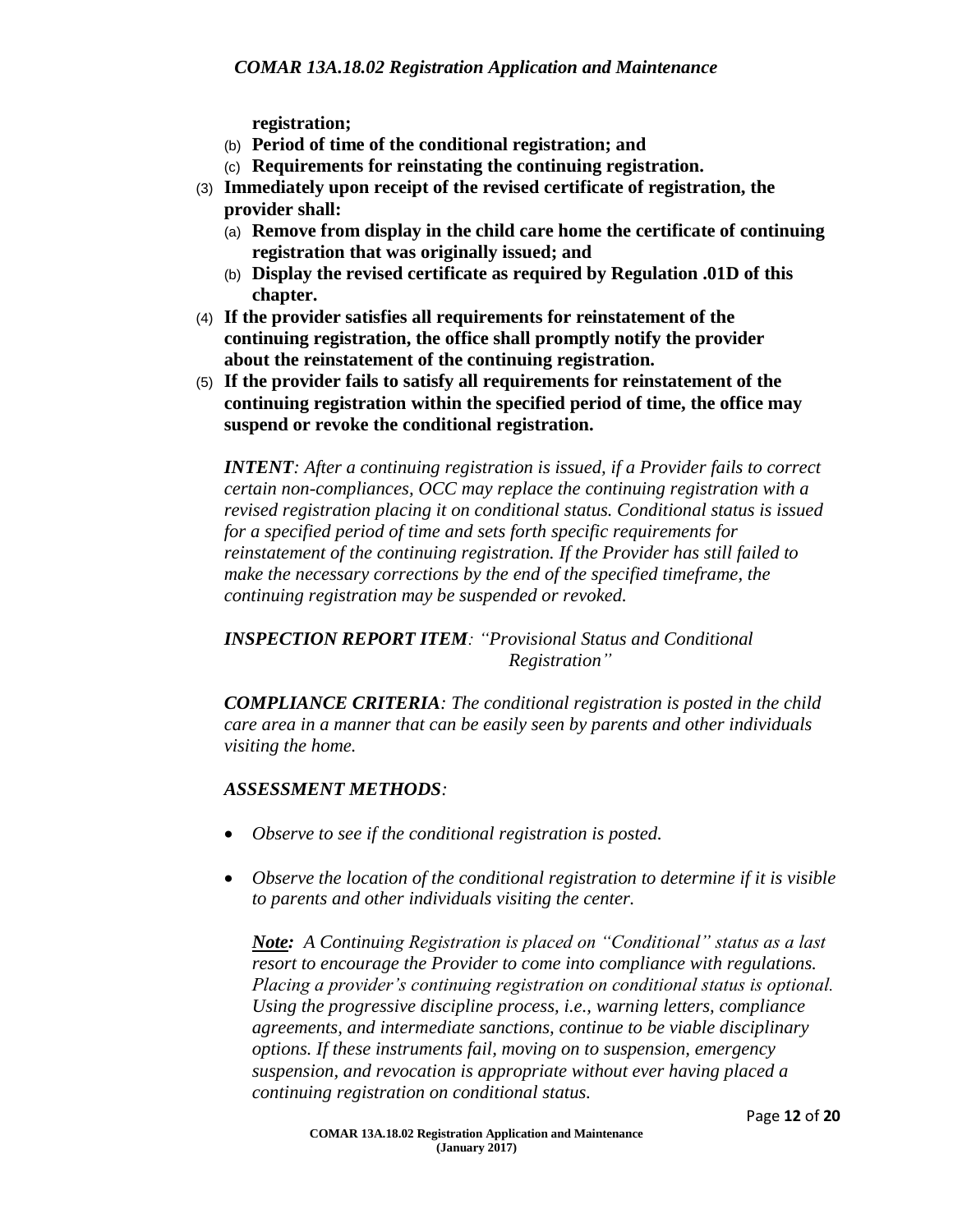- **.05 Resumption of Service.**
	- A. **An application to resume service shall be filed by:**
		- (1) **A registered provider who wishes to operate a large family child care home at an address different from that specified on the current certificate of registration; or**
		- (2) **An individual who was previously registered by the office to operate a large family child care home and who wishes to re-register, if the last effective date of the previous registration is within 6 months of the application.**
	- B. **The application to resume service shall meet all initial registration application requirements, except that:**
		- (1) **An abbreviated application form supplied by the office shall be used; and**
		- (2) **The office may accept as applicable to the new application the:**
			- (a) **Individual's original completion of the orientation specified in Regulation .02C of this chapter, if required;**
			- (b) **Original medical reports submitted for the applicant; each resident in the home who will have child care responsibilities and each staff member if the reports are based on medical evaluations completed within 12 months of the new application.**
			- (c) **Results of the original criminal background checks conducted pursuant to Regulation .02B(1) of this chapter;**
			- (d) **Results of the original child and adult abuse and neglect clearances conducted pursuant to Regulation .02C(2)(a) of this chapter, if the clearances were completed within 12 months of the application; and**
			- (e) **Approved continued training completed within 12 months of the application.**

*INTENT: Because a registration certificate is issued to a specific location as well as to a specific person, a new application is required if the provider relocates to a different residence and wants to continue to provide child care services. The new residence must meet all requirements applicable to a first-time registration. However, since the applicant has previously met the requirements of these regulations, and OCC already has information about the applicant, some of that information can accepted toward the new application.* 

# *Notes:*

 *Because a provider who wishes to re-apply at a new location or to resume providing child care after a break in service is already known to OCC, a short-form application called an "Application to Resume Service" (OCC 349) is used instead of the regular application. However, this*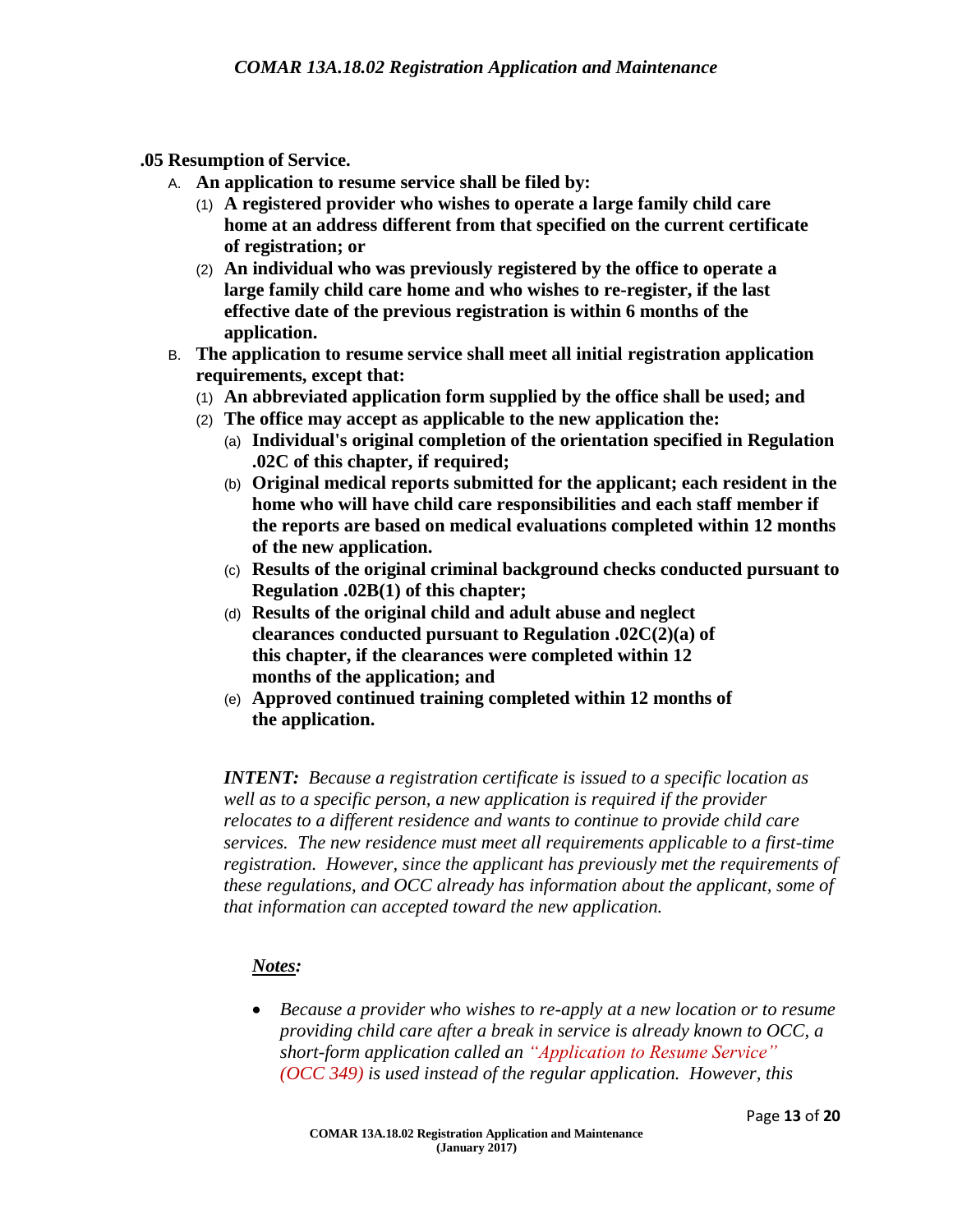*option is available only to those who file the new application within 6 months from the date that the previous registration was closed.*

- *All approved training received by the provider is counted toward satisfaction of the initial registration training requirements specified by regulation.*
- *The original criminal background check is transferable to the new registration if the new residence is in the same OCC licensing region as the previous one. If the new residence is not in the same OCC region, a new background check application must be submitted. Under CJIS regulations, a criminal background check update can only be sent to the Regional Office through which the background check was originally requested. Therefore, if a provider re-opens in a different licensing region without re-applying for a CBC, the update would be sent to the previous Regional Office instead of the current one. If a provisional registration at the new location becomes necessary because completion of the background check is delayed, the receiving Regional Office may issue the provisional on the basis of the background check results already on file at the previous Regional Office.*
- *Provider and resident medical evaluations are transferable to the new registration if they were done within 12 months of the new application. If a medical evaluation is not current within 12 months, a new one must be submitted.*
- *A registration for a new address shall not be issued until there has been an inspection of the new residence by the Regional Office, a fire inspection, and a health inspection, if required, by the local health department.*
- *A registration to resume service at the same location shall not be issued until there has been an inspection by the Regional Office. The original Use and Occupancy permit and other current local government approvals may be transferred to the new registration application.*
- *Upon approving an application to resume service, the Office shall issue a new continuing registration certificate if the applicant has operated under a continuing registration within 6 months of the application.*

# **.06 Response of the Office to Application.**

- A. **Except as set forth at §C of this regulation, upon receiving the completed application and all required documentation, whether for an initial registration or a continuing registration, the office shall determine compliance with the requirements of this subtitle by:**
	- (1) **Evaluating the application and required documentation;**
	- (2) **Interviewing the applicant;**
	- (3) **Inspecting the residence proposed for use as a child care home;**
	- (4) **Evaluating the information provided by State and federal criminal background investigations; and**
	- (5) **Evaluating the information provided from records of child and adult abuse**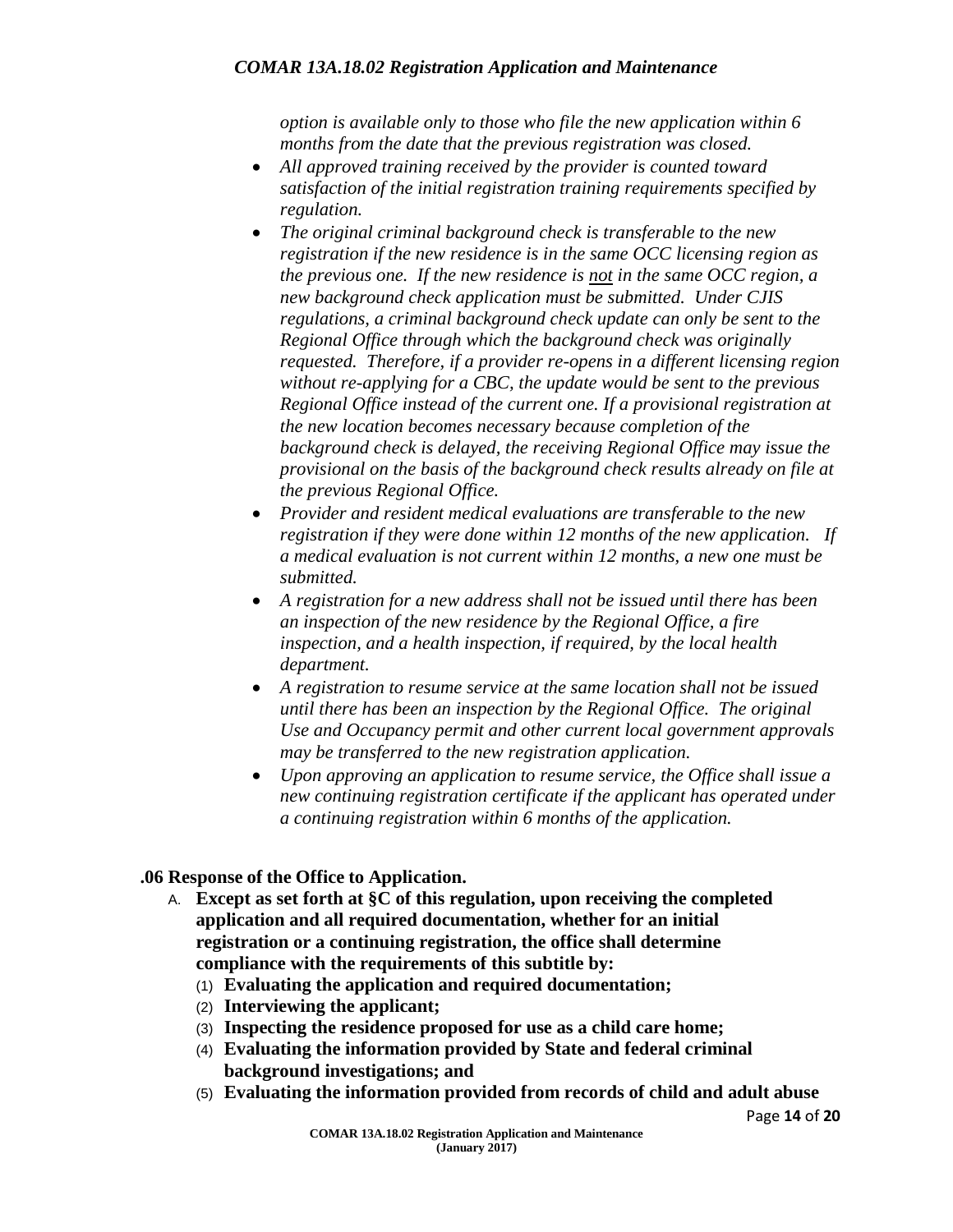#### **and neglect.**

*INTENT: The Regional Office must assess all application materials submitted concerning the Provider, the residents in the home, and persons who will have child care responsibilities; and must conduct an inspection of the home to determine compliance with regulations.*

# *Notes:*

- *Once a complete Initial or Continuing Registration application has been submitted, the Regional Office must assess it in its entirety to ensure that all pertinent application requirements have been met. Before an application can be approved, the home must also be inspected to ensure that all applicable requirements have been met. The Regional office has an obligation to the applicant to complete its review of the application and conduct the required inspection in an expeditious manner.*
- *When an applicant is ready for an "Initial Inspection", the majority of the application requirements should have been met, (U&O, Fire, CBCs, Releases, Medicals, Provider Requirements, and Staff requirements, if applicable) leaving only the physical plant, certain program requirements, and certain health and safety requirements to check during the "Initial Inspection". For special instructions see "Conducting Initial Inspections".*
- B. **Upon completing the procedures in §A of this regulation, the office shall, within 30 days:**
	- (1) **Issue a certificate of registration to operate the child care home in accordance with the provisions of this subtitle if:**
		- (a) **The application is complete;**
		- (b) **All required documentation has been received; and**
		- (c) **The office is satisfied that the applicant and the residence meet the requirements of this subtitle;**
	- (2) **Deny the certificate of registration if the office determines that the applicant or the residence does not meet the requirements of this subtitle; or**
	- (3) **Issue a provisional certificate of registration in accordance with Regulation .04A of this chapter.**

*INTENT: Once the complete application has been evaluated and the home has been found to be in compliance with all applicable requirements, the Regional Office has an obligation to approve or deny the registration in an expeditious manner.*

C. **Within 30 days of receipt of a completed application for conversion of a small center license to a large family child care home registration pursuant to**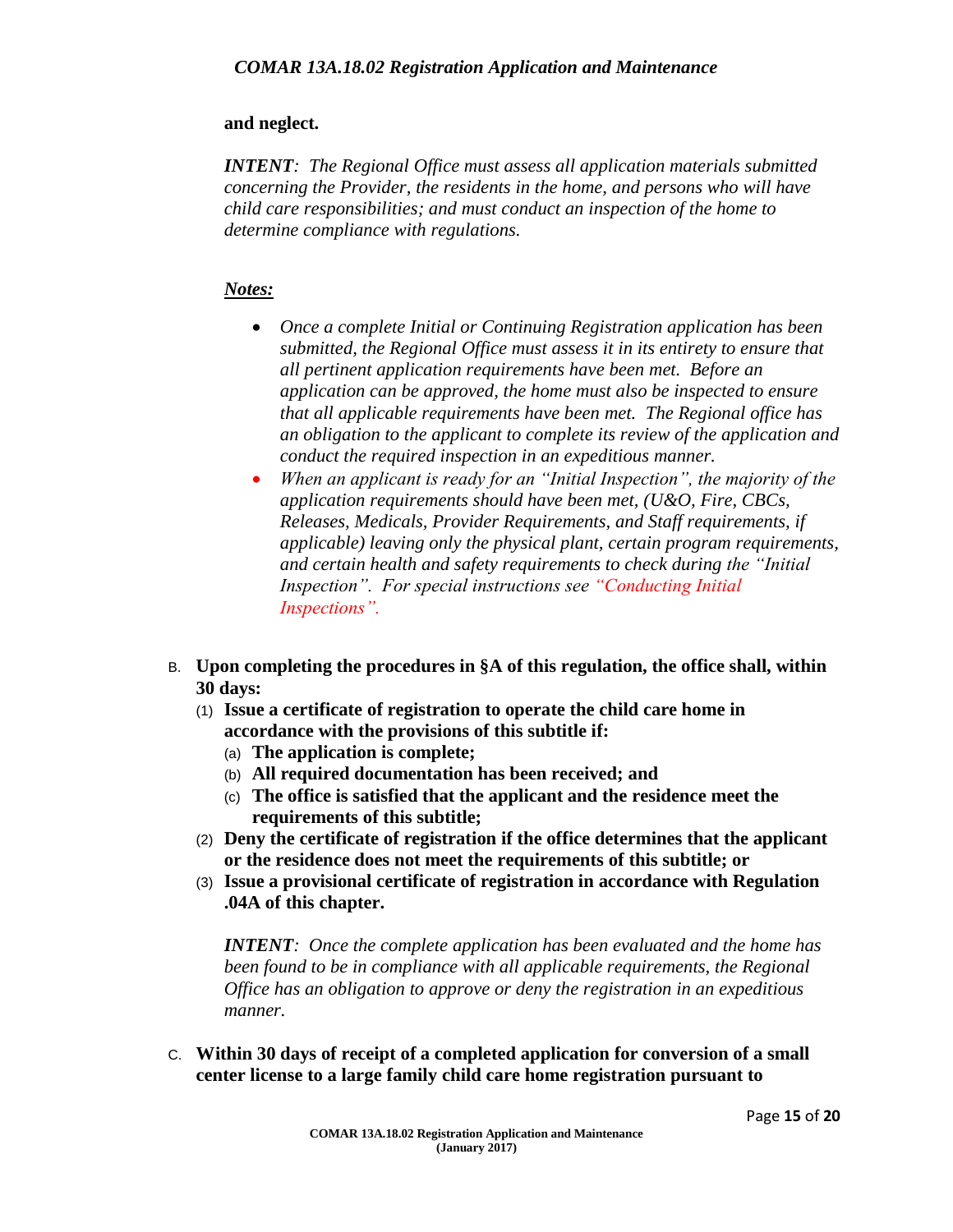**Regulation .02D of this chapter, the office shall issue a certificate of registration to the applicant.**

- **.07 Denial of a Registration Application.**
	- A. **The office may deny a certificate of registration if:**
		- (1) **The applicant, a resident, any staff member, or the residence in which child care is to be provided fails to meet the requirements of this subtitle;**
		- (2) **An evaluation of the application by the office reveals that the applicant reported false information;**
		- (3) **The applicant has a documented history of serious or repeated regulatory violations of this subtitle or other regulations of any state concerning the care of children or adults that demonstrates an inability to provide for the health or safety of children;**
		- (4) **The applicant has had a child care home registration, a child care center license, or a letter of compliance denied or revoked before the date on the registration application, unless the office is satisfied that the condition that was the basis for the denial or revocation has been corrected;**
		- (5) **The applicant prevents the office from completing its responsibilities for registration;**
		- (6) **Upon evaluating the physical condition of the residence and surrounding premises, the office finds conditions that are unsafe or unhealthy;**
		- (7) **An evaluation of the medical report or other information about the applicant or a resident indicates that the:**
			- (a) **Physical or mental health of the applicant or resident may pose a risk to children; or**
			- (b) **Applicant is unable to care for children;**
		- (8) **An evaluation of the criminal record of the applicant, an employee including a paid substitute, or a resident in the home indicates behavior harmful to children;**
		- (9) **An evaluation of the information provided in records of abuse and neglect of children and adults reveals that the applicant, a staff member including a substitute, or a resident is identified as responsible for abuse or neglect of children or adults, or is currently under investigation for alleged acts of abuse or neglect of children or adults;**
		- (10)**Based on an interview with the applicant or an evaluation of other pertinent information, the office concludes that the applicant cannot provide for the health, safety, or welfare of children in care on the basis of:**
			- (a) **Substantial, credible evidence of the applicant's abuse of alcohol or controlled dangerous substances, mental instability, or other condition; or**
			- (b) **Other pertinent information received by the office which creates reasonable doubt as to the applicant's ability to provide child care in accordance with this subtitle.**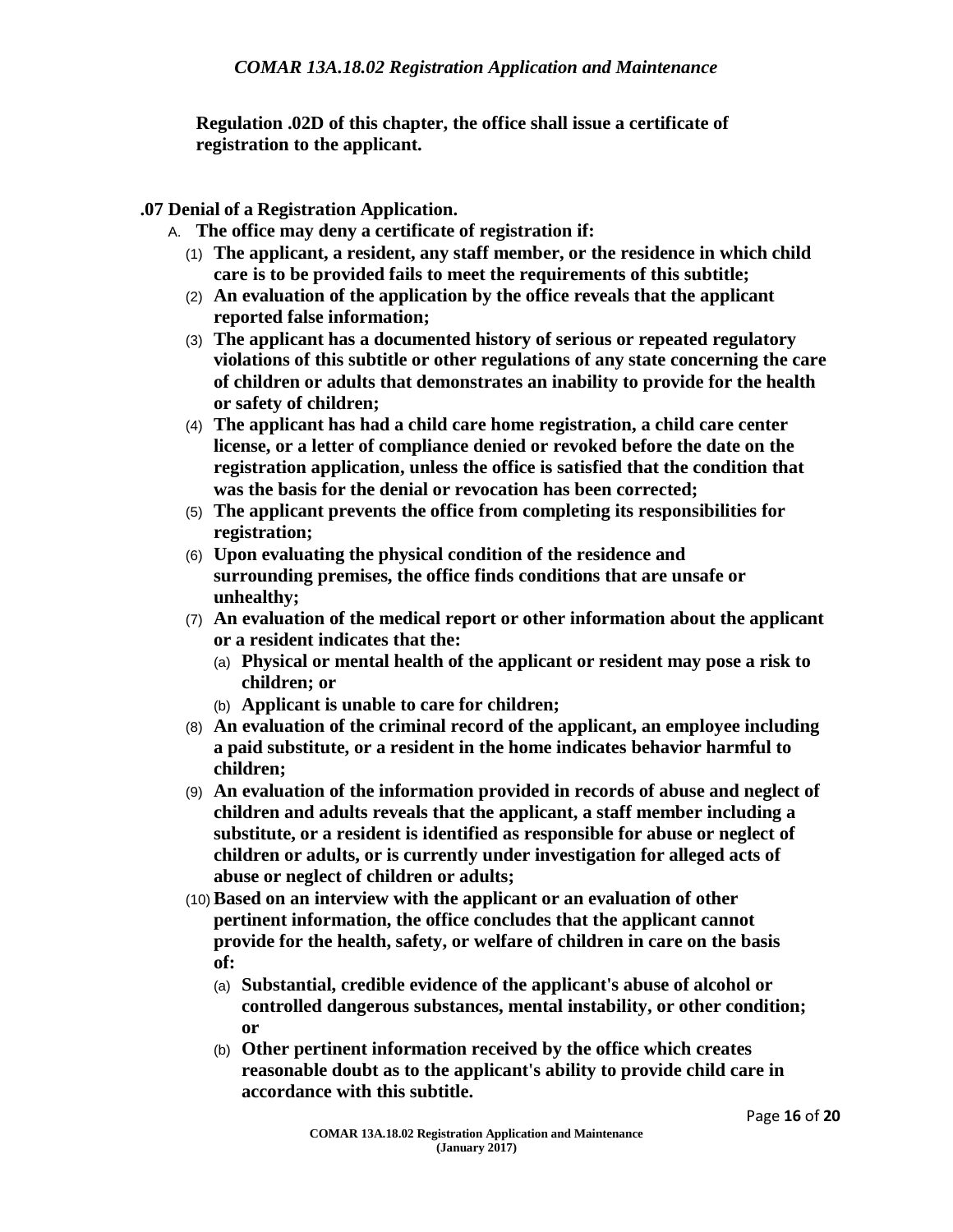# (11)**The applicant is:**

- (a) **Providing treatment foster care to a child in other than a pre-adoptive capacity; and**
- (b) **Filing an application for initial registration as a family child care provider.**

*INTENT: Under Maryland law, OCC's primary mission is to protect the health, safety, and well-being of each child in care. For this reason, OCC may disapprove a registration application if any part of the application has been falsified or if OCC has substantial reason to believe that the Provider, a condition in the home, or a person connected with the home may present a risk of harm to any child in care. Except under certain circumstances, a treatment foster parent may not be approved as a large family child care provider.* 

*Notes: Reasons for denial of an application for registration are, but not limited to, the following:*

- *Reporting false Information: This includes falsification of any required documentation. As a basis for denial, this is generally used in combination with another basis, such as an unreported criminal history, a history of licensing violations, or a child abuse history.*
- *Previous regulatory history: A license or certificate for foster care, domiciliary care, or any other type of care has been revoked or suspended, and the compliance history as a caregiver shows an inability to provide for the health or safety of children.*
- *Refusal to comply: Examples include refusal to complete a required orientation session, refusal to submit required application documents, refusal to allow an inspection of the home to take place, refusal to apply for criminal background checks, or refusal to abide by the requirements of a compliance agreement.*
- *Denial or revocation of a child care license or registration. Generally, if the revocation resulted from chronic overcapacity, serious lack of supervision, neglect or abuse, the Regional Office will not approve another registration.*
- *Physical or mental health issues: The medical evaluation indicates that the applicant is physically or mentally incapable of providing child care. Or observation of and/or interviews with the applicant demonstrate that the applicant is physically or mentally incapable of providing appropriate care or supervision (e.g., applicant has difficulty moving around, is unable to lift small children, or admits to chronic intoxication or severe emotional disturbance).*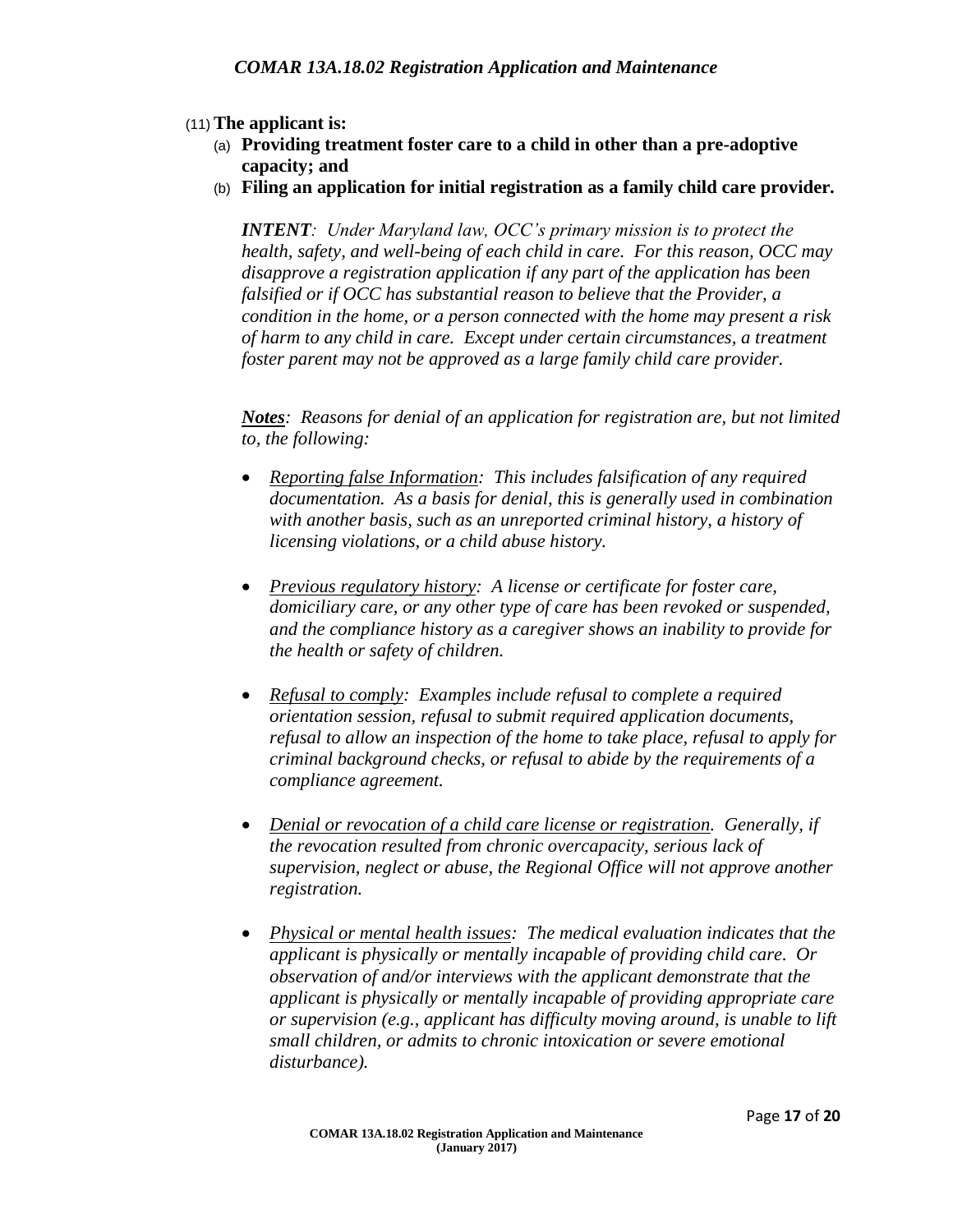#### *COMAR 13A.18.02 Registration Application and Maintenance*

- *Criminal history: If the criminal background check (State or FBI) completed for the applicant, a resident, or any person who has or will have child care responsibilities reveals a conviction, pending charge, probation before judgment, or not criminally responsible disposition for certain acts or attempted acts, which include but are not limited to the following:* 
	- *A crime involving: A child;*
	- *Cruelty to animals;*
	- *Domestic violence; or*
	- *A weapons or firearms violation of federal or state laws;*
	- *A sex offense (including prostitution and indecent exposure);*
	- *A violent crime classified as a felony;*
	- *Abduction or kidnapping;*
	- *Abuse of a child or an adult;*
	- *Confinement of an unattended child;*
	- *Manufacturing, distributing, or dispensing a controlled dangerous substance;*
	- *Perjury;*
	- *Pornography;*
	- *Possession with intent to manufacture, distribute, or dispense a controlled dangerous substance; or*
	- *Reckless endangerment.*
	- *Child abuse and neglect: The Regional Office carefully evaluates each report of indicated abuse or neglect to determine:* 
		- *The seriousness of the abuse or neglect;*
		- *Whether it was committed by the applicant or by someone else in the home;*
		- *Whether it indicates a potential risk to children in care; and*
		- *Whether the offender has undergone any rehabilitation.*

*The presence, by itself, of abuse or neglect charges does not automatically disqualify an applicant from being approved for a registration.* 

- *Dual Licensure: Because of the degree of supervision that a child in treatment foster care typically needs, a caregiver who is a treatment foster care parent is not permitted to become registered as a family day care provider. However, an exception is made where each treatment foster care child in the home is there in a pre-adoptive capacity.*
- B. **If the office denies an application, the office shall notify the applicant in writing of the denial stating:**
	- (1) **The reason for denial;**
	- (2) **The specific regulation with which the applicant has failed to comply that is the basis for the denial;**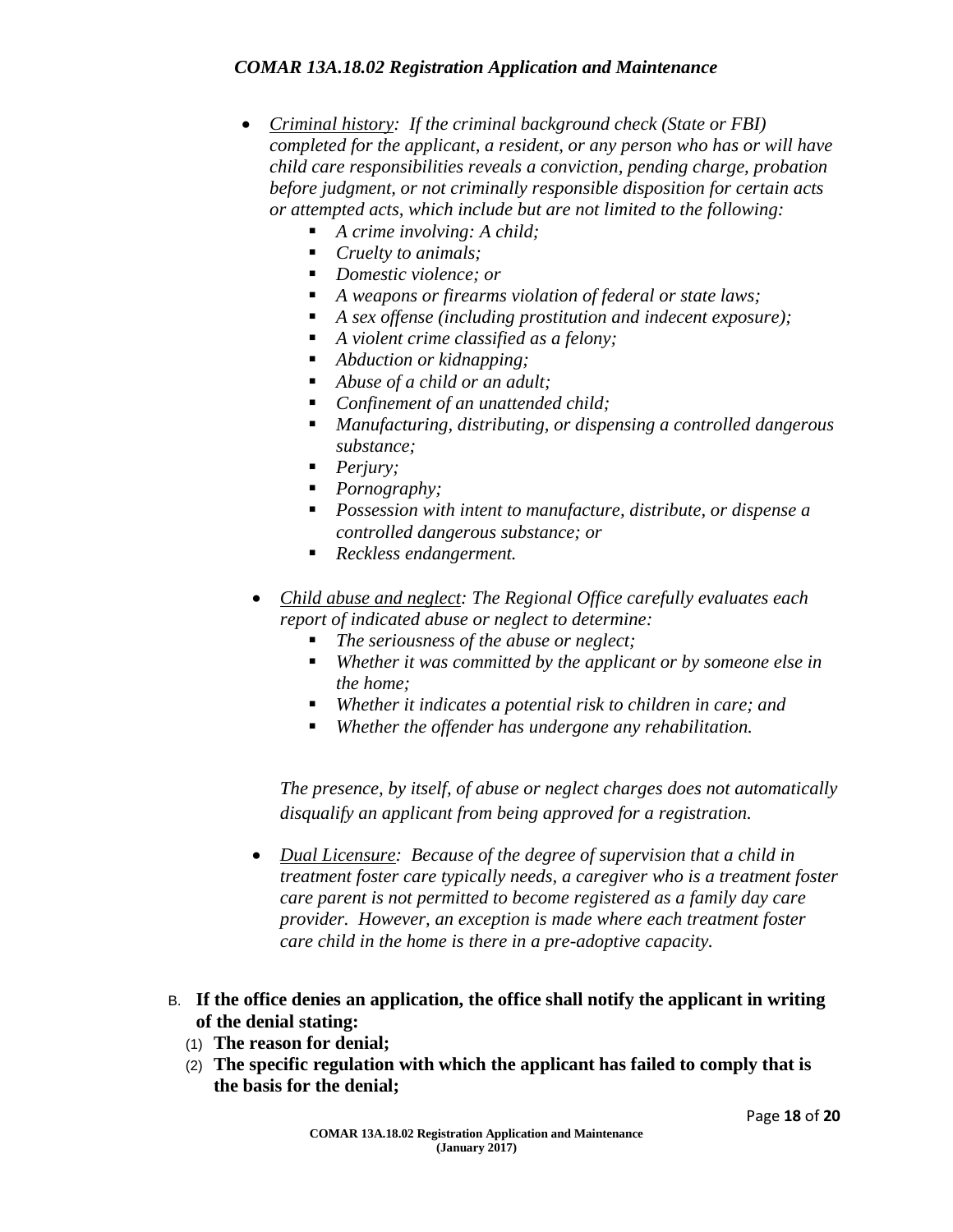- (3) **That the applicant is entitled to a fair hearing; and**
- (4) **The procedure to be used if the applicant wishes to request a hearing to appeal the decision of the office.**

*INTENT: Under Maryland law, the Office must comply with due process requirements if it decides to deny an application. This means that the Office must inform the applicant why the decision to deny was made, of the applicant's appeal rights, and how those rights may be exercised.*

*Note: See 13A.18.15.03 Hearing Requests for the steps involved in appealing the denial of an application. Also, see the "Request for Hearing/Appeal" form (OCC 1281).* 

- C. **If an evaluation of criminal records or records of abuse and neglect of children or adults reveals that a person designated by the applicant as a staff member may pose a risk to children in care, the office, instead of denying the registration certificate, may require the provider to designate another staff member.**
- D. **Denial Before Complete Application.**
	- (1) **The office may deny an application for registration at any point during the application process if, following evaluation of information received to that point, the office determines that a basis for denial exists as set forth in §A of this regulation.**
	- (2) **If the office decides to deny the application before the application process is complete, the office shall send written notice of that decision to the applicant within 30 calendar days after making the decision.**

*INTENT: To spare the applicant unnecessary additional expense or effort, if the office concludes during the application process that the application cannot be approved, the office will terminate the process and advise the applicant accordingly and in an expeditious manner.* 

#### **.08 Voluntary Surrender of Registration.**

A. **A provider may voluntarily surrender a child care home registration at any time by notifying the office.**

*INTENT: A registration is not considered as surrendered until the Provider informs the Regional Office in writing that the registration is being surrendered. The Provider must use the "Voluntary Surrender of a Family Child Care Certificate of Registration" form.*

#### *Notes:*